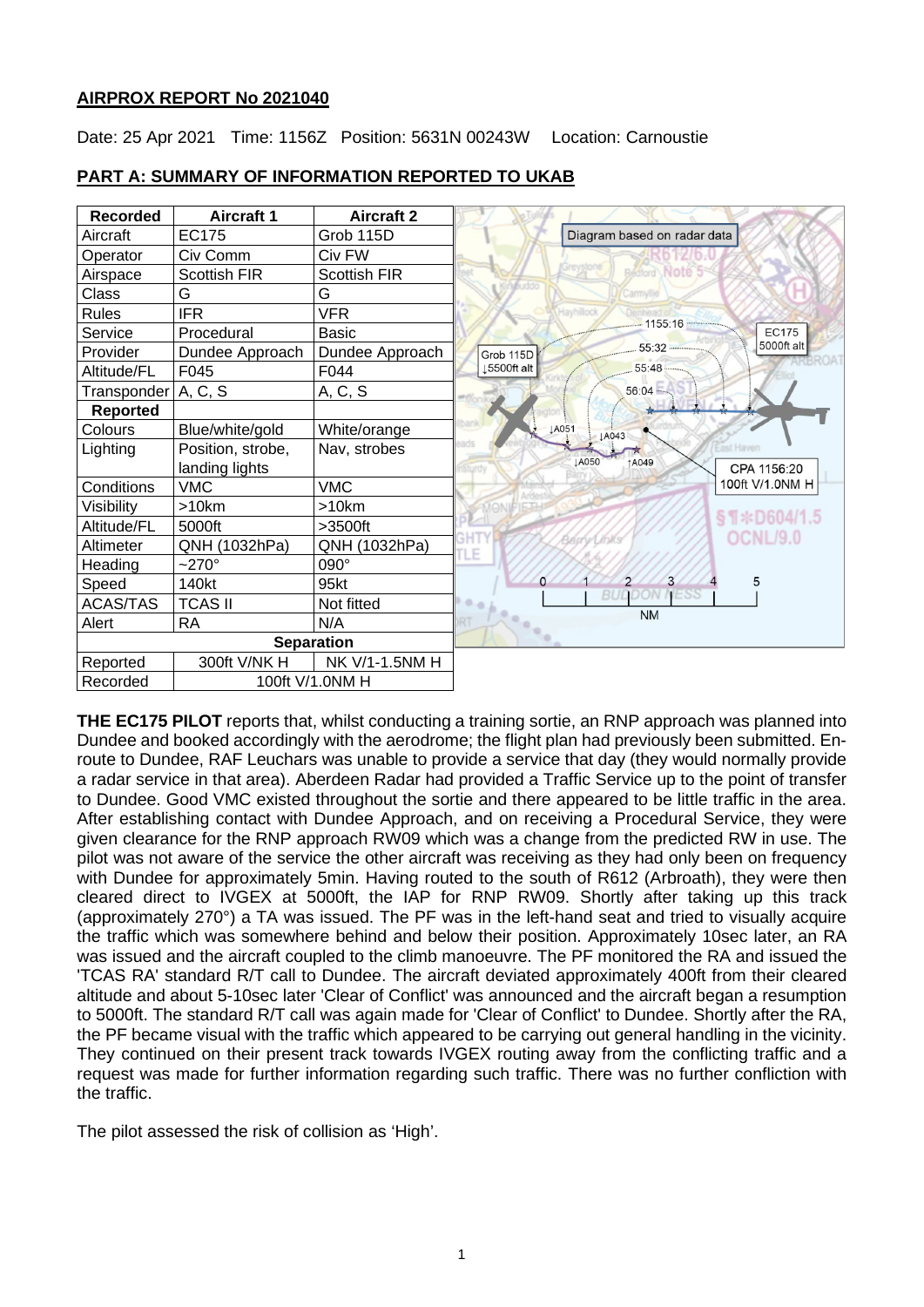**THE GROB 115D PILOT** reports operating as PIC with [a local] CFI PPL for their first sortie of the UPRT<sup>[1](#page-1-0)</sup> course. They departed Dundee to the east at 1120, from RW09 with information J and QNH 1032, returning by 1210. The sortie took place in the East Haven/Carnoustie area, with no traffic reported for most of the duration of the sortie. Nearing the end of the flight, helicopter traffic appeared on frequency, reporting to be at 3500ft on the local QNH, routing from the area of Arbroath towards Dundee. ATC called them to let them know about that helicopter, which they acknowledged, they recalled. [UKAB note: the RTF recording showed that the first exchange between the Dundee controller and the Grob pilot regarding the helicopter traffic was the Grob pilot announcing that they were visual with the helicopter.] Both aircraft were at around 3500ft, and they had [the helicopter] in sight at a range of at least 2km. When they first spotted that traffic, they were just north abeam Carnoustie, pretty much overhead the dual carriageway (A92), and they were passing from E to W; [the Grob pilot] was maintaining a westerly heading, flying parallel to [the helicopter], so they decided to turn around in a left turn towards Arbroath to remain away from it, before commencing the next part of their flying exercise. The closest they were to [the helicopter] was when it was passing south of Crombie reservoir and they were over the dual carriageway NW of Carnoustie. At no point did they estimate there to be any conflict between the Grob and the helicopter. Their turning away was a precaution to allow the final part of the flight to be completed. After being made aware of an Airprox, they investigated the traces freely available to them on Flightradar24.com and these showed that the closest the 2 aircraft came to each other (measured on Google Maps) was 1.4km. This information has also been detailed by [the local] CFI PPL to the Dundee ATSU.

The pilot assessed the risk of collision as 'None'.

**THE DUNDEE APPROACH CONTROLLER** reports prior to making radio contact, [the EC175] was coordinated inbound to Dundee by Aberdeen Radar as Leuchars LARS was temporarily closed. At 1152Z [the EC175 pilot] reported 3NM north of Arbroath at 4400ft climbing to 5000ft as coordinated. The crew requested, and was provided with, a Procedural Service. The pilot initially wanted to route to MARIV for RW09 but then requested to route IVGEX. The crew were asked their distance to IVGEX and responded with 28NM. They were then cleared to IVGEX, maintaining 5000ft altitude and asked to report 10NM from IVGEX. At approximately 1156Z the crew of [the EC175] reported a TCAS RA which was acknowledged. Approximately 50sec later they reported clear of conflict and resuming clearance to IVGEX at 5000ft. The crew were advised of a Grob 115 operating to the east-northeast of Dundee and [the EC175 crew] stated they were visual with it. The crew of [the Grob 115] then stated they were visual with the helicopter. [The EC175] continued with the flight without further incident. At the time of the incident a trainee controller was working under the supervision of an OJTI. At no point did the crew state that they would be filing an Airprox.

# **Factual Background**

The weather at Dundee was recorded as follows:

METAR EGPN 251150Z 10005KT 9999 FEW025 12/05 Q1032=

# **Analysis and Investigation**

**HIAL** [UKAB Note – to avoid duplication with the CAA ATSI report below, only the Executive Summary of the HIAL investigation is included]

[The EC175 pilot] booked an instrument approach at Dundee for training purposes. At the time the training was booked, RW27 was in use. The Dundee RW in use subsequently changed to 09. Lower Airspace Radar Service (LARS) was unavailable from Leuchars Radar due to staffing. Traffic inbound to Dundee from Aberdeen is normally coordinated between Aberdeen Radar and Leuchars Radar, in the first instance. Leuchars Radar then coordinates with Dundee Approach. [The Grob 115 pilot] booked out on a sortie to operate to the east of Dundee. The crew did not stipulate that the sortie was aerobatic manoeuvre training.

<span id="page-1-0"></span><sup>&</sup>lt;sup>1</sup> Upset Prevention and Recovery Training.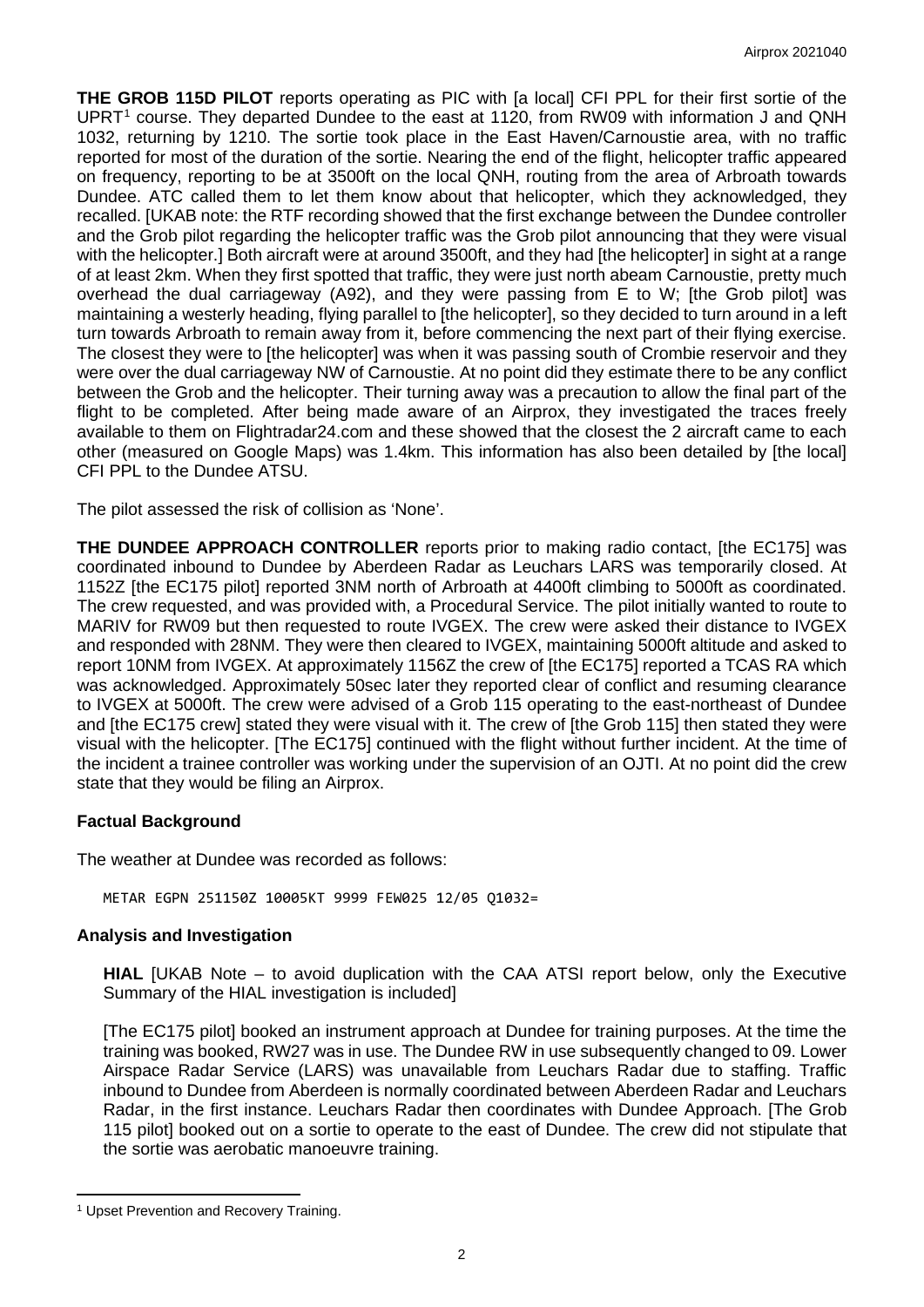Aberdeen Radar coordinated [The EC175] with Dundee Approach, stating the aircraft position as "passing Montrose Basin". Dundee Approach coordinated [the EC175] to route to the DND NDB at 5000ft. [The EC175 pilot] made initial RT contact with Dundee Approach, giving their position as 3 miles north of Arbroath. The [EC175] crew requested a direct routing to MARIV IAP, for the RNP, but amended to IVGEX IAP.

No Traffic Information was issued to either [The EC175 pilot] or [the Grob 115 pilot].

Dundee Approach believed that [the EC175] had been routing towards the DND NDB as per the coordination with Aberdeen Radar and, therefore, did not believe [the Grob 115] to be a factor. They were unaware that [the EC175] was further east, routing south-west. They were also unaware that [the EC175] appeared to continue south-west before turning to towards IVGEX, rather than routing directly to IVGEX.

[The EC175 pilot] subsequently reported a TCAS RA.

A report was filed by the Dundee ATCO. The ATCO on duty at the time of the incident was an OJTI monitoring a trainee. The OJTI and trainee ATCO provided statements. The crew of [the Grob 115] provided a statement. Having filed an Airprox report, and pending review from the UK Airprox Board, the [EC175] crew declined to provide a statement.

Radar traces were requested from Prestwick Centre, and provided. FlightRadar24 imaging was also retrieved. A transcription of the RT and coordination telephone calls was made. The ATC log and flight progress strips were examined.

Traffic Information was not passed to [the EC175 pilot] or [the Grob 115 pilot], as the ATCOs believed [the EC175] to be following the DND routing coordinated with Aberdeen Radar. They believed [the EC175] to be further west than their actual routing. However, Traffic Information may not have prevented the TCAS. Nevertheless, Traffic Information may have increased pilot situational awareness, in Class G airspace, where pilots remain responsible for their own separation.

#### **HIAL Recommendations**:

- Dundee ATCOs should pass Traffic Information in accordance with CAP774.
- A requirement for aerobatic training sorties to be advised to Dundee ATC has been included in a current revision of the LOA between Dundee ATC and [a local flying school].
- The HRDF screen must be visible to both the OJTI and the trainee.

• In the exceptional circumstance of LARS being unavailable from Leuchars Radar, Dundee ATCOs should request an accurate position report from the coordinating unit, or from the coordinated aircraft.

- Dundee ATCOs must ensure correct readback of all operationally significant information.
- Dundee ATC to investigate the reinstallation of the Transmit bar on the HRDF.

# **CAA ATSI**

The EC175 pilot had been cleared to IVGEX at 5000ft, for an RNP approach to RW09 at Dundee. At the time of the Airprox the pilot was in receipt of a Procedural Service from Dundee ATC.

The Grob pilot was nearing the end of a local sortie and was in receipt of a Basic Service from Dundee ATC. They reported that they had heard the EC175 pilot come on frequency and that they had subsequently received Traffic Information from Dundee, after the Airprox had occurred. The pilot reported as having acquired the EC175 visually, some time prior to the Airprox occurring.

The Dundee controller reported that, at the time of the Airprox, a trainee controller was operating under the supervision of an OJTI. The controller was providing combined Aerodrome and Approach (non-radar) Services. They reported that the EC175 had been coordinated inbound to Dundee, by Aberdeen Radar, due to Leuchars LARS being closed temporarily, and that the pilot had initially requested to route via MARIV for RW09, but subsequently requested to route via IVGEX.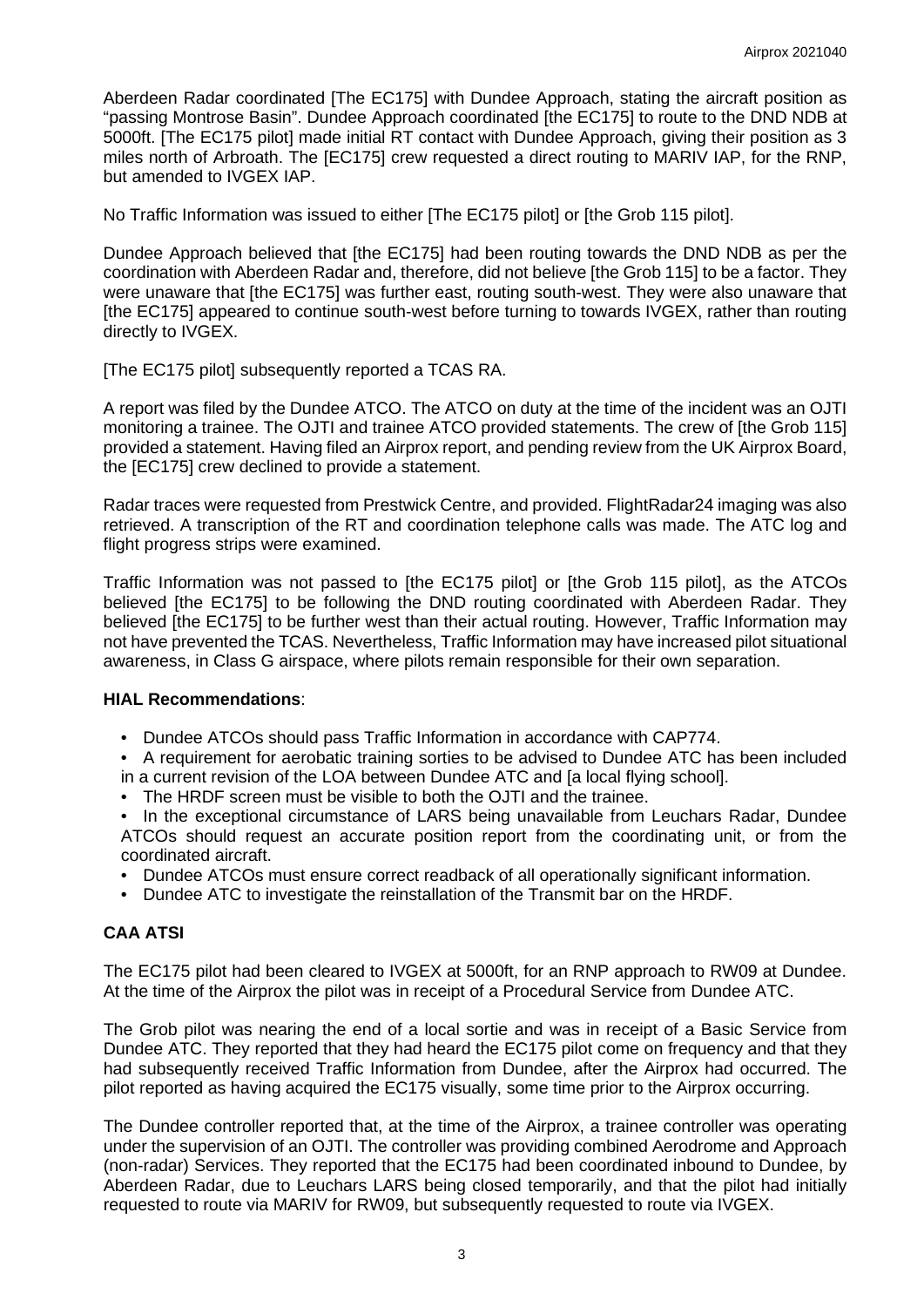The investigator had access to the initial report from the Dundee controller, reports from the pilots of both aircraft, the Dundee RTF recordings, and the area radar recording. Screenshots within this report have been taken from the area radar recording.

At **1120:00** the Grob pilot made initial contact with the controller, advising that they had information Juliet, QNH1032, were squawking 7376, and requested taxi instructions, for a 40min flight to the east. Taxi instructions were issued.

At **1125:20** the Grob pilot was cleared for take-off RW09, having been instructed to report passing Broughty Castle.

At **1129:30** the Grob pilot reported passing Broughty Castle and requested a Basic Service. A Basic Service was agreed, and the pilot was advised that there was no reported traffic to affect.

At **1148:00** the Aberdeen controller rang the Dundee controller and advised them that the EC175 was inbound, with an ETA for Dundee of **1200**. The Dundee controller issued a clearance of, direct to the DND, at altitude 5000ft, QNH 1032. The Aberdeen controller explained that the EC175 was currently routing to OSVIB (initial approach fix for RW27 RNP) and asked if this routing was suitable. The Dundee controller explained that RW09 was in use, and that the EC175 pilot would need to route to the west of Dundee, for their RNP approach. Agreement was reached that the clearance would be, direct to the DND, at altitude 5000ft, QNH 1032.

At **1154:00** the EC175 pilot made initial contact with the Dundee Approach controller. The controller advised that information Lima was current, the QNH was 1032 and that RW09 was in use. The pilot was instructed to squawk 7374. The pilot provided a full and accurate readback. The pilot advised that they were currently 3 miles north of Arbroath, passing 4400ft climbing to altitude 5000ft, on QNH1032, and requested an RNP Approach to RW09. The controller asked what type of service was required. A Procedural Service was agreed. The controller asked the pilot which initial approach fix they wished to route to, and the pilot responded with MARIV. The controller asked, "*roger do you wish to route there direct from your current position*". The pilot responded, "*actually can we make that to IVGEX… and affirm*". The controller responded, "*roger, and report your distance to run to IVGEX*". The pilot told the controller to standby and, after a few seconds, advised that they had 28 miles to run to IVGEX. The controller responded, "*roger climb and maintain altitude 5000ft and report when you've got one zero nautical miles to run to IVGEX*". The pilot read back, "*maintain altitude 5000ft, QNH 1032, routing IVGEX and wilco 10 miles to run*" (Figure 1).



Figure 1 – 1154:00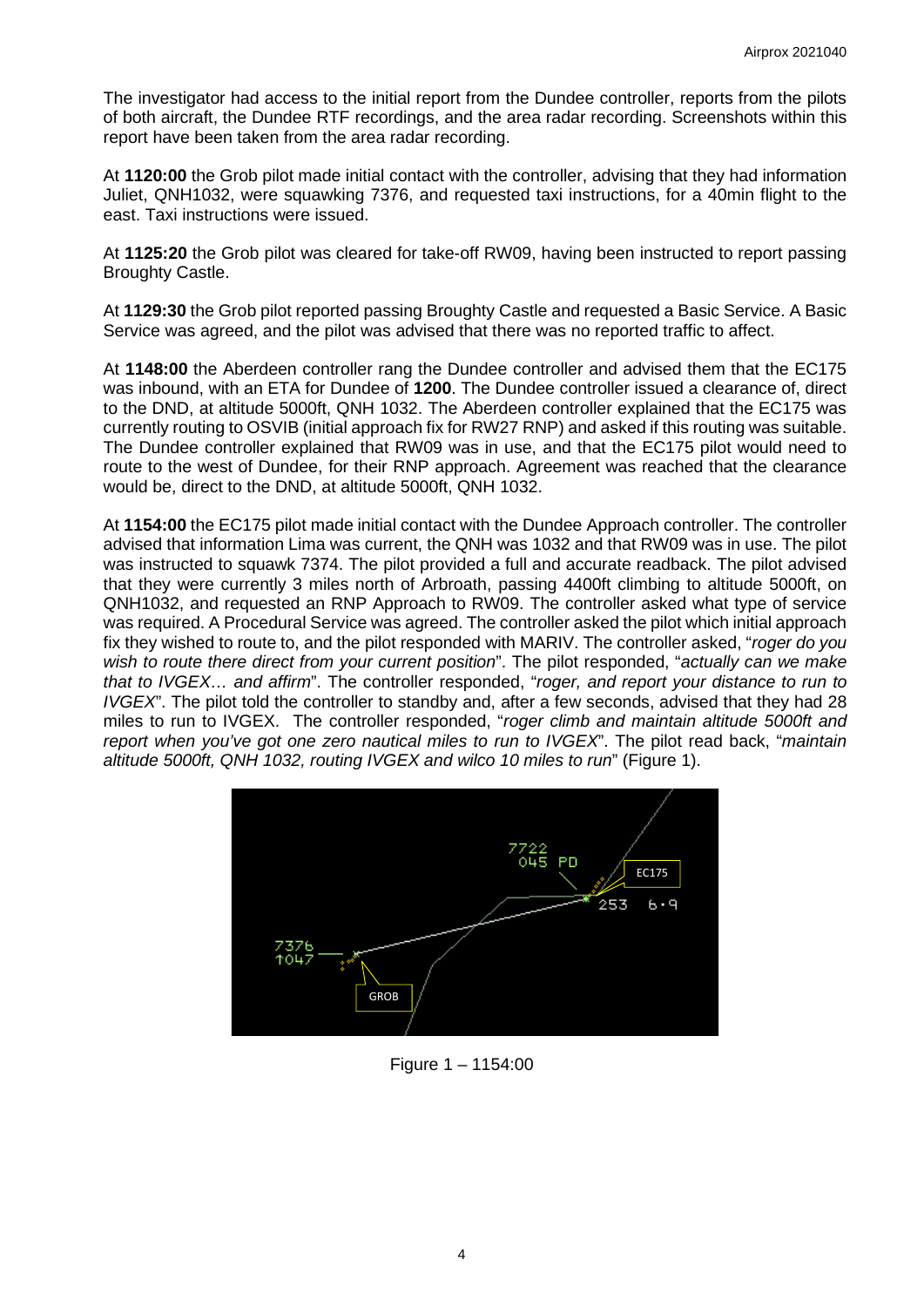

Figure 2 – 1155:00





At **1156:20** CPA occurred, with the aircraft separated by 1.0NM laterally and 100ft vertically, with the Grob displaying a climb arrow (Figure 4).



Figure 4 – 1156:20 - CPA

At **1156:30** the EC175 pilot advised the controller "*TCAS RA*". The controller responded "*roger (unintelligible word)*".

At **1157:00** the EC175 pilot reported, "*now clear of conflict, resuming 5000ft, IVGEX*". The controller responded, "*roger, you are cleared to IVGEX maintaining altitude 5000ft*". The pilot enquired as to whether the controller had any information on the TCAS traffic. The controller advised that they had one aircraft currently operating east of the airfield, a Grob 115, and that this was the only other traffic they had on their frequency. The EC175 pilot reported that they were now visual with the traffic. The Grob pilot then advised the controller that they were visual with the EC175 and were remaining clear.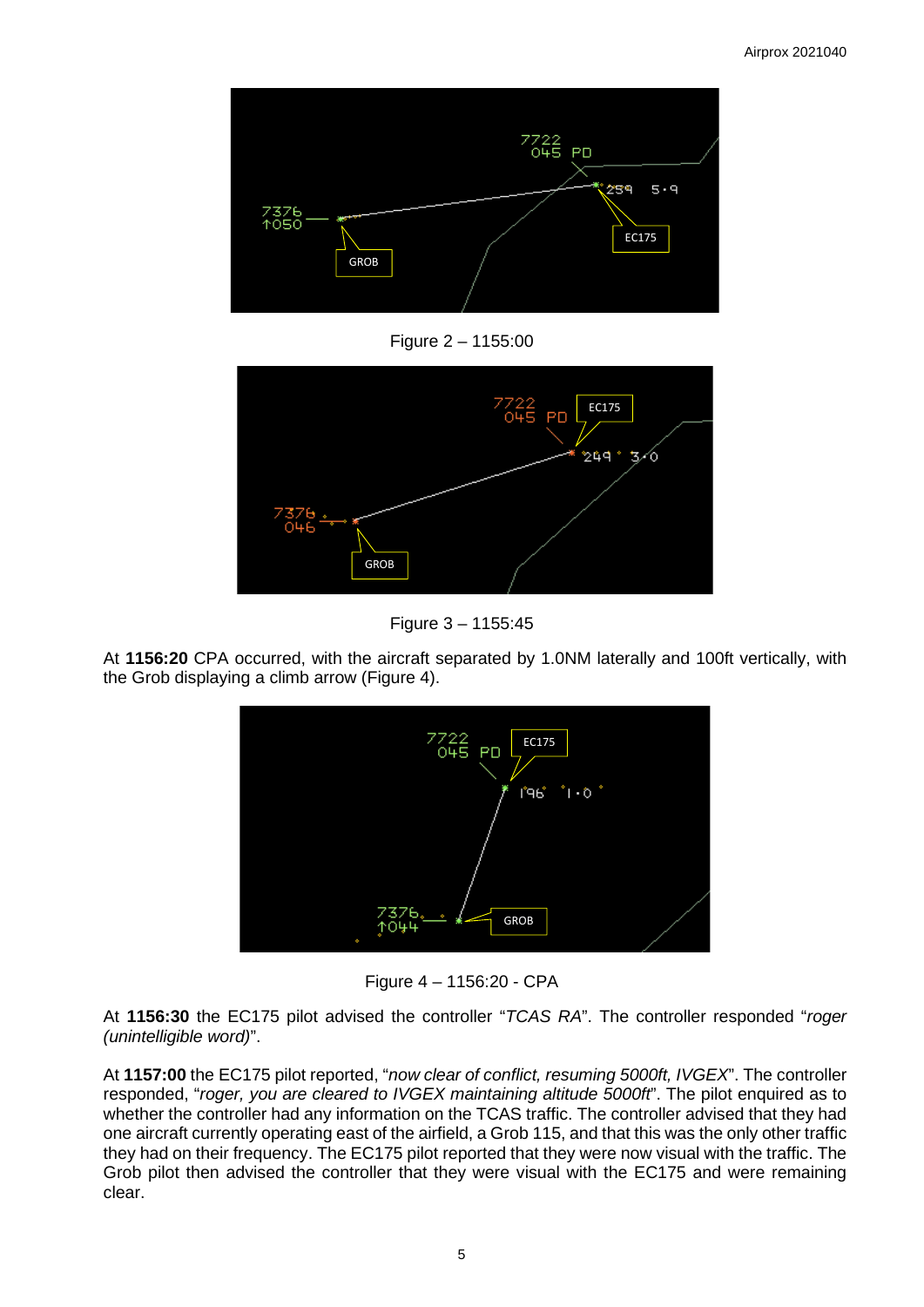The controller was operating without the benefit of a Surveillance picture.

When the Grob pilot departed to the east of the airfield, they did not provide the controller with information on what level/level band they intended to operate at. Under the terms of a Basic Service the Grob pilot was not required to keep the controller informed of what level/level band at/within which they were operating.

The transponder code of 7374 issued by the Dundee controller to the EC175 pilot did not appear to have been selected.

The initial routeing of the EC175, toward the initial approach fix for RW27, may have taken the helicopter further south and east of the airfield than might otherwise have been the case.

The controller would have been unaware of exactly how far south and east of the airfield the EC175 was before the aircraft was turned onto a westerly track.

The controller had insufficient information to enable them to understand that there was the potential for the two aircraft to come into proximity.

#### **UKAB Secretariat**

The EC175 and Grob 115D pilots shared an equal responsibility for collision avoidance and not to operate in such proximity to other aircraft as to create a collision hazard. [2](#page-5-0) If the incident geometry is considered as head-on or nearly so then both pilots were required to turn to the right.<sup>[3](#page-5-1)</sup>

#### **Comments**

#### **HIAL General Manager Air Traffic Services**

It is unfortunate in this case that neither Leuchars Radar was available to provide the best possible surveillance service to [the EC175 pilot], nor the ASAD to provide the Dundee ATCO with the opportunity to acquire the relative geometry between the conflicting aircraft and to provide TI as a result.

Whilst the coordination with Aberdeen was sub-optimal (repeats of information and no readback), it is reasonable for the ATCO to have expected [the EC175] (under a Procedural Service) to have been more north of the area where the TCAS RA occurred since a route from '3NM N of Arbroath (reported by the pilot) direct to IVGEX (instructed by ATCO)' would have resulted in a track routing circa 7NM N of Dundee Airport and the last positive position report from [the Grob 115 pilot] was passing Broughty castle (6NM ENE (log book reports [the Grob 115] as E/NE) of Dundee Airport). The relative gap would therefore have been circa 5-6NM. However, 28min had elapsed between the [Grob 115 pilot] report and the TCAS RA reported by [the EC175 pilot] and I would have expected the ATCO to obtain an update from [the Grob 115 pilot] as the routing instruction was provided to [the EC175 pilot], particularly since GH under a BS can vary in terms of area and track without remit to advise ATC. I do not see the distinction between aerobatics and GH do be a contributory factor.

I note the ATCO did not pass TI. Had the DF been fully utilised throughout and the position of [the Grob 115] been confirmed when [the EC175 pilot] came on frequency, then the ATCO's perception of geometry would have been enhanced and TI would likely have been passed. Regardless, even assuming the geometry as indicated in the report, the ATCO should have passed TI as per the conditions of CAP774 as both aircraft were in relative close proximity and pilot position reporting is often inaccurate. Furthermore, the importance of using DF cannot be overstated in determining relative aircraft position, a skill well versed in the procedural environment and the Unit should examine the HF aspects of OJTIs conducting OJT from an abnormal position.

<sup>2</sup> (UK) SERA.3205 Proximity.

<span id="page-5-1"></span><span id="page-5-0"></span><sup>3</sup> (UK) SERA.3210 Right-of-way (c)(1) Approaching head-on.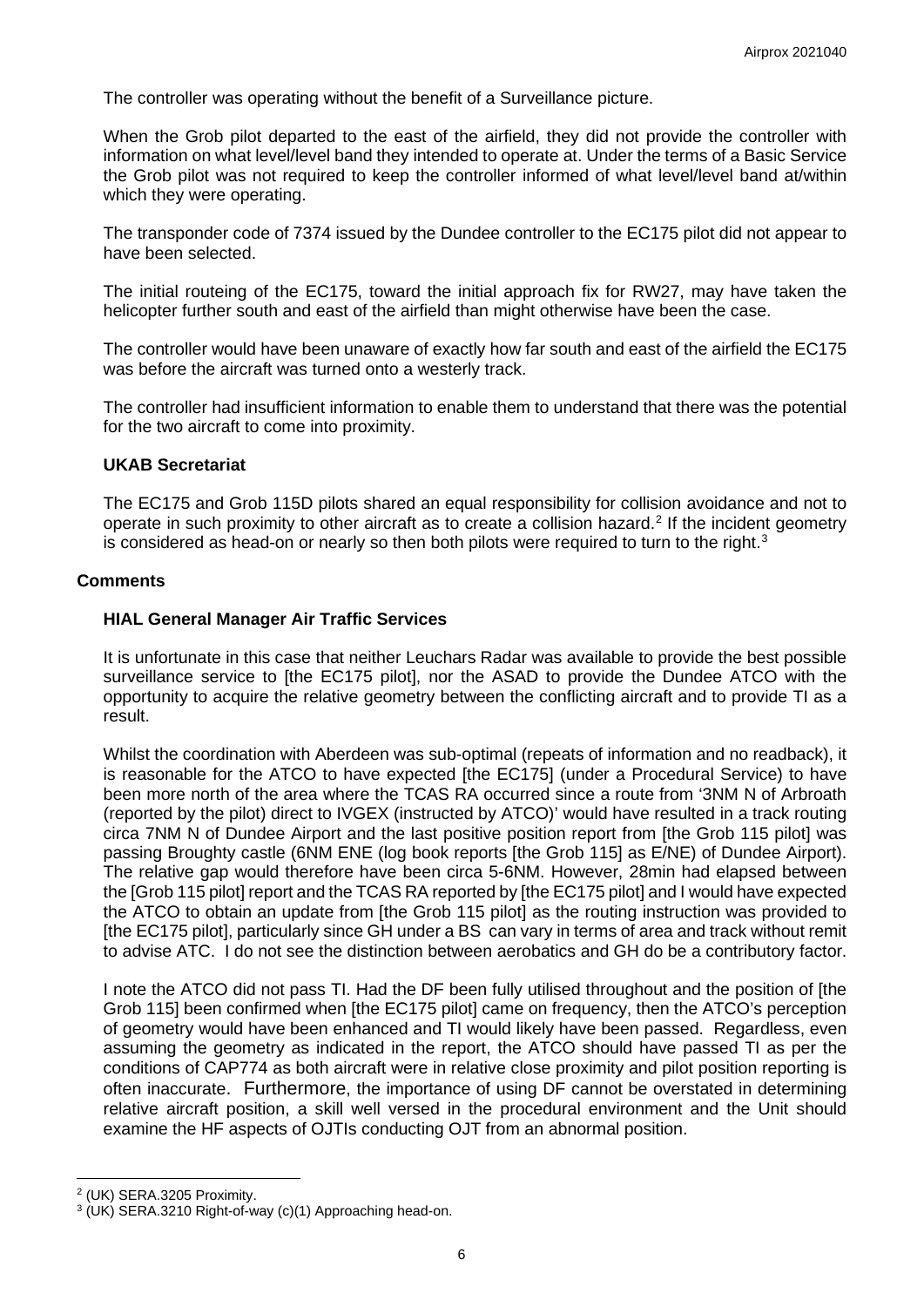This is not the first incident at Dundee where a lack of TI has been identified as a contributory factor and the Unit should take action to enhance competence and/or culture in this area.

# **Summary**

An Airprox was reported when an EC175 and a Grob 115D flew into proximity near Carnoustie at 1156Z on Sunday 25<sup>th</sup> April 2021. The EC175 pilot was operating under IFR in VMC and in receipt of a Procedural Service from Dundee Approach. The Grob 115D pilot was operating under VFR in VMC and in receipt of a Basic Service from Dundee Approach.

# **PART B: SUMMARY OF THE BOARD'S DISCUSSIONS**

Information available consisted of reports from both pilots, radar photographs/video recordings, reports from the air traffic controller involved and a report from the appropriate ATC/operating authority. Relevant contributory factors mentioned during the Board's discussions are highlighted within the text in bold, with the numbers referring to the Contributory Factors table displayed in Part C.

Due to the exceptional circumstances presented by the coronavirus pandemic, this incident was assessed as part of a 'virtual' UK Airprox Board meeting where members provided a combination of written contributions and dial-in/VTC comments.

The Board first considered the actions of the EC175 pilot and noted that they had planned on securing a surveillance-based Air Traffic Service from Leuchars en-route to the Dundee procedure but that this had been unavailable at the time. This had limited the means by which the EC175 pilot could have gained situational awareness of the presence of the Grob 115. The Board agreed that, without any Traffic Information forthcoming from the Dundee Approach controller, the pilot had had to utilise their on-board TCAS II equipment for situational awareness. Angle-of-arrival information from TCAS II fitted to helicopters has been shown to be less accurate than for fixed-wing aircraft (though still sufficiently accurate to aid visual acquisition) and, as such, the Board concluded that the EC175 pilot had only gained generic situational awareness of the presence of the Grob from this equipment (**CF7**). This had cued their lookout in the general direction of the Grob but they had not sighted it before the TCAS II issued an RA (**CF9**), which the aircraft followed. The Board considered that the issuance of an RA had concerned the pilot as to the relative proximity of the Grob (**CF8**) as they had had insufficient information to assess the true threat to their aircraft that the Grob had posed.

The Board then considered the actions of the Grob 115 pilot and noted that their flight profile included elements of vertical manoeuvring. The Board heard from an ATC member that it may have been useful to the controller had the pilot booked-out as an aerobatics sortie and informed the controller of their intended height block – this would have given ATC the awareness that the Grob would have been manoeuvring in the vertical plane. Furthermore, some controller members considered that it would also have been helpful to ATC if the Grob pilot had set their transponder Mode A to the code for aerobatics (7004) because controllers at area radar units would then have been able to plan the routing of other aircraft accordingly. That said, the Board agreed that there had been no requirement for the Grob pilot to either book-out as an aerobatics flight or to set their transponder Mode A code to 7004. The Board considered that, in the event, the Grob pilot had gained generic situational awareness of the presence of the EC175 through hearing the helicopter pilot's radio transmissions (**CF7**) and that this had cued their lookout such that they had become visual with the helicopter and had been able to maintain a suitable VFR separation from it.

Turning to the actions of the Dundee controller, some members wondered if they had forgotten about the Grob 115 operating in a similar area to the EC175. The Board noted that the controller had requested the EC175 pilot's range to IVGEX but, without an inbound track, this had not been sufficient for the controller to understand the position of the EC175 with any degree of accuracy. Additionally, it had been approximately half an hour since the last position report from the Grob pilot, and so the Board concluded that the controller's situational awareness regarding the relative positions of the 2 aircraft had been generic at best (**CF6**). The Board was grateful for the HIAL investigation into this incident, as it offered insights as to why the controller had been unaware of the relative proximity of the EC175 and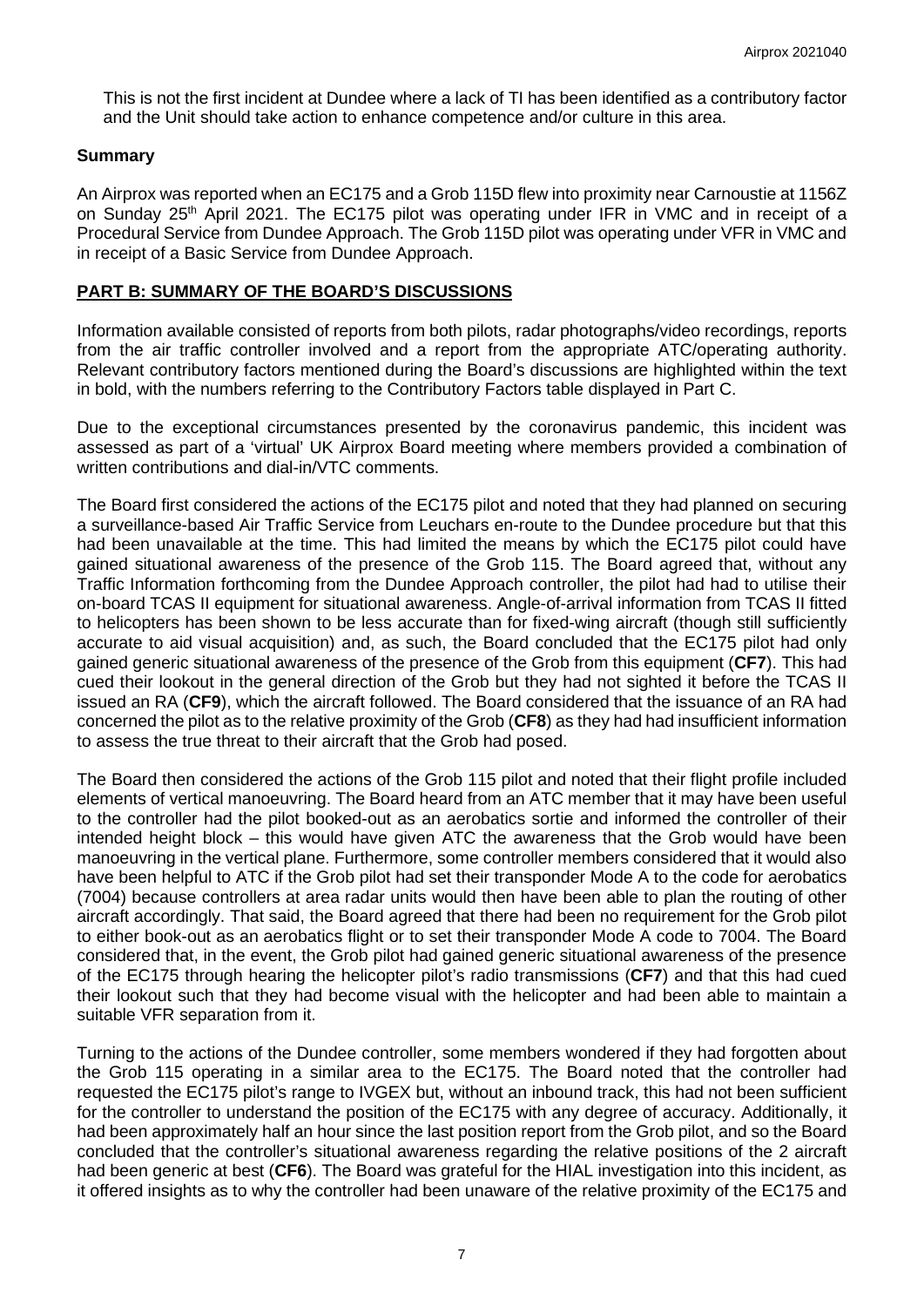Grob. The Board agreed that the Dundee controller had assumed that the Grob had not been in the vicinity of the EC175 when it had been to the north of Carnoustie (**CF4**) and noted that, due to COVID-19 social distancing requirements, the OJTI's view of the DRDF display had been restricted and so this had been a contributory factor in the Airprox (**CF2**, **CF5**). Nevertheless, the Board felt that there had been opportunities for the Dundee controller to establish the relative positions of the aircraft and therefore pass Traffic Information to both pilots, but this had not occurred (**CF1**, **CF3**) and so the EC175 pilot had been surprised by the issuance of a TCAS RA.

Finally, the Board considered the risk involved in this event. Members noted that the EC175 pilot had assessed the risk of collision as 'high' and wondered if there had been an element of surprise in receiving a TCAS RA without any information from the controller on the traffic that triggered the alert. The Board also noted that the Grob pilot had been visual with the EC175 at an early stage, had been comfortable with the separation and had assessed the risk of collision as 'none'. This, coupled with the lateral separation of 1.0NM measured on the NATS radar replay led members to conclude that normal safety standards for VFR flight in Class G airspace had pertained and that there had been no risk of collision. Consequently, the Board assigned a Risk Category E to this event.

# **PART C: ASSESSMENT OF CONTRIBUTORY FACTORS AND RISK**

|           | 2021040                                                        |                                                   |                                                                                                                                                              |                                                                             |
|-----------|----------------------------------------------------------------|---------------------------------------------------|--------------------------------------------------------------------------------------------------------------------------------------------------------------|-----------------------------------------------------------------------------|
| <b>CF</b> | <b>Factor</b>                                                  | <b>Description</b>                                | <b>ECCAIRS Amplification</b>                                                                                                                                 | <b>UKAB Amplification</b>                                                   |
|           | <b>Ground Elements</b>                                         |                                                   |                                                                                                                                                              |                                                                             |
|           | <b>• Regulations, Processes, Procedures and Compliance</b>     |                                                   |                                                                                                                                                              |                                                                             |
| 1         | <b>Human Factors</b>                                           | • ATM Regulatory Deviation                        | An event involving a deviation from an<br>Air Traffic Management Regulation.                                                                                 | Regulations and/or procedures<br>not fully complied with                    |
|           | • Manning and Equipment                                        |                                                   |                                                                                                                                                              |                                                                             |
| 2         | <b>Human Factors</b>                                           | • Recurrent/OJT Instruction<br>or Training        | Events involving on the job training of<br>individuals/ personnel                                                                                            |                                                                             |
|           | • Situational Awareness and Action                             |                                                   |                                                                                                                                                              |                                                                             |
| 3         | <b>Human Factors</b>                                           | • ANS Traffic Information<br>Provision            | Provision of ANS traffic information                                                                                                                         | TI not provided,<br>inaccurate,<br>inadequate, or late                      |
| 4         | <b>Human Factors</b>                                           | • Expectation/Assumption                          | Events involving an individual or a crew/<br>team acting on the basis of expectation<br>or assumptions of a situation that is<br>different from the reality  |                                                                             |
| 5         | <b>Human Factors</b>                                           | • Monitoring of<br>Equipment/Instruments          | Events involving an individual or a crew/<br>team not to appropriately monitoring<br>equipment or instruments                                                |                                                                             |
| 6         | Contextual                                                     | • Traffic Management<br><b>Information Action</b> | An event involving traffic management<br>information actions                                                                                                 | The ground element had only<br>generic, late or no Situational<br>Awareness |
|           | <b>Flight Elements</b>                                         |                                                   |                                                                                                                                                              |                                                                             |
|           | • Situational Awareness of the Conflicting Aircraft and Action |                                                   |                                                                                                                                                              |                                                                             |
| 7         | Contextual                                                     | • Situational Awareness<br>and Sensory Events     | Events involving a flight crew's<br>awareness and perception of situations                                                                                   | Pilot had no, late or only<br>generic, Situational Awareness                |
| 8         | <b>Human Factors</b>                                           | • Unnecessary Action                              | Events involving flight crew performing<br>an action that was not required                                                                                   | Pilot was concerned by the<br>proximity of the other aircraft               |
|           | • Electronic Warning System Operation and Compliance           |                                                   |                                                                                                                                                              |                                                                             |
| 9         | Contextual                                                     | • ACAS/TCAS RA                                    | An event involving a genuine airborne<br>collision avoidance system/traffic alert<br>and collision avoidance system resolution<br>advisory warning triggered |                                                                             |

Contributory Factors:

Degree of Risk: E